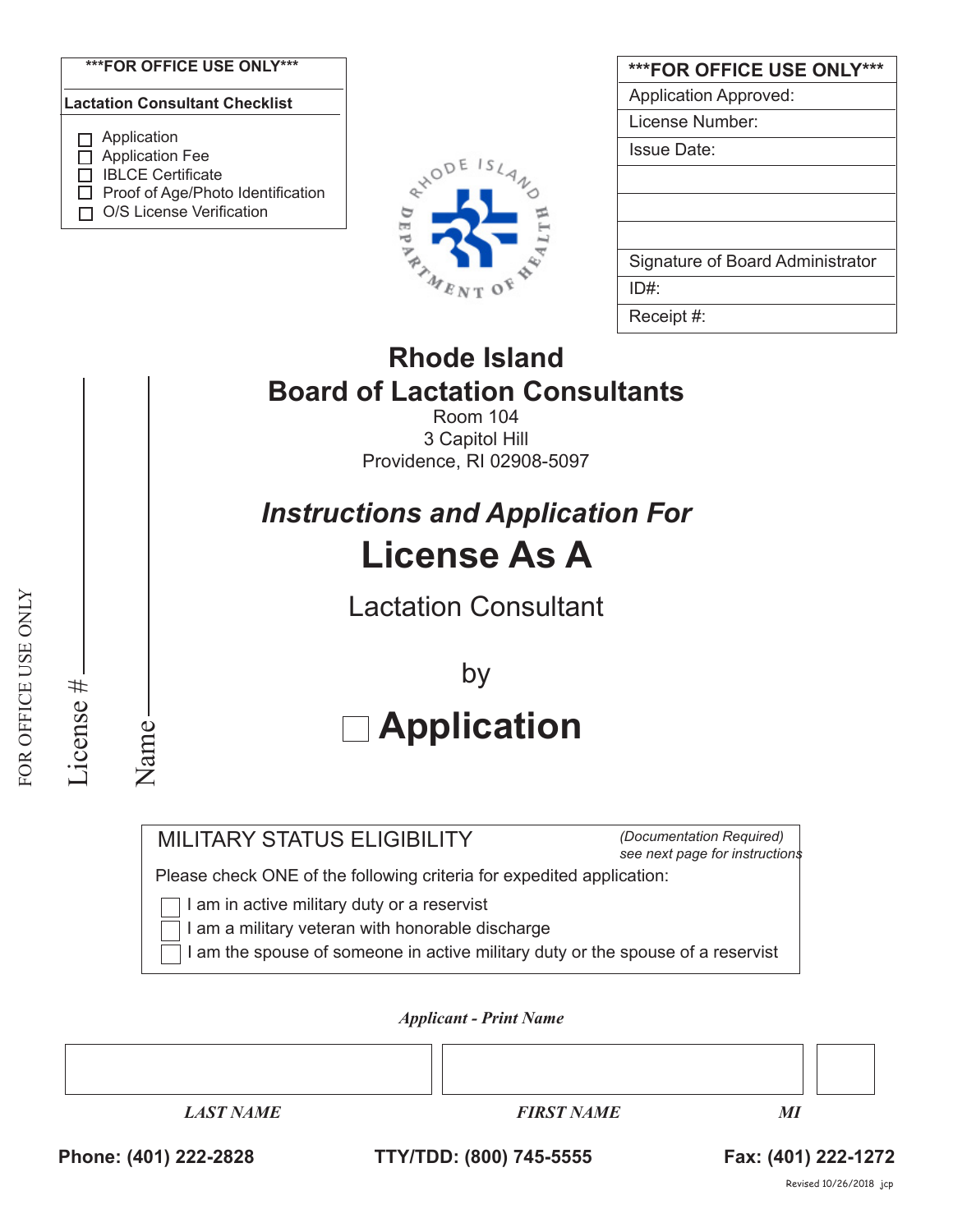## **LICENSURE REQUIREMENTS**

Completed Application with Cover Page - Applications are valid for 1 year from the day they are received at RIDOH. If you are not licensed within the year you must submit a new application.

Check or money order (preferred), made payable (in U.S. funds only) to the RI General Treasurer in the amount of **\$50.00** and attached to the upper left-hand corner of the first (Top) page of the application. THIS APPLICA-TION FEE IS NONREFUNDABLE. Please be advised that this is an application fee and includes the first license **only** up until the next expiration date. All Lactation Consultants licenses expire on the 31st of January in each odd-numbered year.

Proof of Age - Copy of your driver's license or other state issued ID verifying you are 18 years of age or older

Active Certification sent directly from the International Board of Lactation Consultants Examiners mailed directly to the Department (if applicable)

If you have ever been licensed in another state, license verification(s) must be sent directly from the state(s) in which you hold or have held a license. (Interstate Verification Form included in this application can be used for that purpose)

If applying for expedited military status you must include one of the following: Leave Earning Statement (LES), Letter from Command, Copy of Orders or DD-214 showing honorable discharge.

#### **Licensure Information**

Please visit the RIDOH website at **http://www.health.ri.gov/licenses** to Verify your license, download Rules and Regualtions/Laws for your profession, download change of address forms, other licensing forms or obtain our contact information. HEALTH will not, for any reason, accelerate the processing of one applicant at the ex pense of others.

#### **License Certificates**

RIDOH will be providing wallet license cards ONLY on issuance of licenses. If you wish to receive a license certificate, suitable for framing, please check the box below and attach a separate check in the amount of \$30.00 made payable to RI General Treasurer.

I would like to receive a license certificate. I have enclosed a separate check in the amount of \$30.00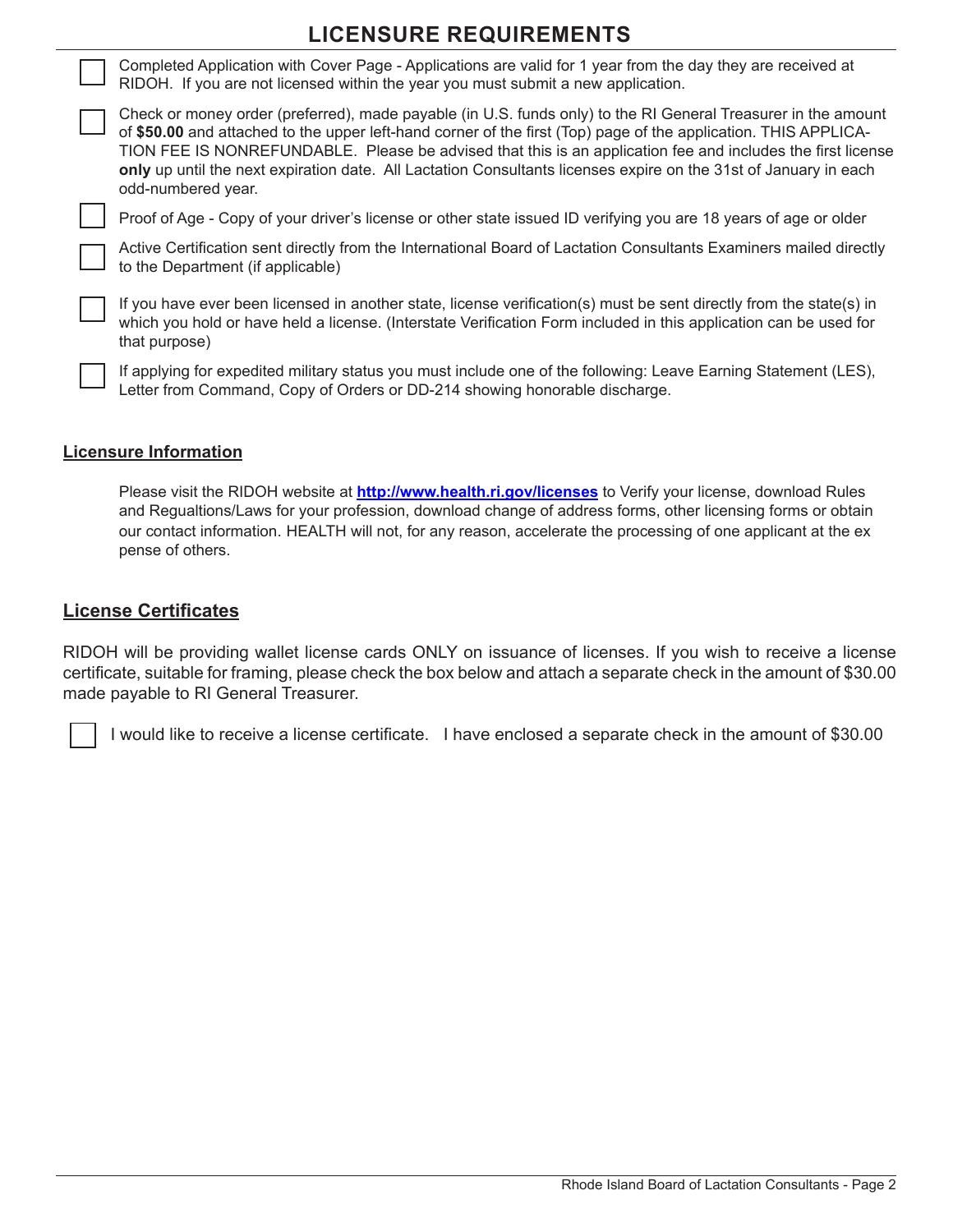

*partment of Health* 

*web site.*

## **State of Rhode Island Lactation Consultant**

|                                                   | Refer to the Application Instructions when completing these forms. Type or block print only. Do not use felt-tip pens.                                |
|---------------------------------------------------|-------------------------------------------------------------------------------------------------------------------------------------------------------|
|                                                   |                                                                                                                                                       |
| 1. Name(s)                                        |                                                                                                                                                       |
| This is the name that                             | Title (i.e., Mr., Mrs., Ms., etc.)                                                                                                                    |
| will be printed on your<br>License/Permit/Cer-    |                                                                                                                                                       |
| tificate and reported<br>to those who inquire     | <b>First Name</b>                                                                                                                                     |
| about your License/                               |                                                                                                                                                       |
| Permit/Certificate. Do<br>not use nicknames, etc. | Middle Name                                                                                                                                           |
|                                                   |                                                                                                                                                       |
|                                                   | Surname, (Last Name)                                                                                                                                  |
|                                                   | Suffix (i.e., Jr., Sr., II, III)                                                                                                                      |
|                                                   |                                                                                                                                                       |
|                                                   | Maiden, if applicable                                                                                                                                 |
|                                                   | Name(s) under which originally licensed in another state, if different from above (First, Middle, Last).                                              |
|                                                   |                                                                                                                                                       |
|                                                   |                                                                                                                                                       |
| 2. Social Security                                | "Pursuant to Title 5, Chapter 76, of the Rhode Island General Laws, as<br>amended, I attest that I have filed all applicable tax returns and paid all |
| <b>Number</b>                                     | U.S. Social Security Number<br>taxes owed to the State of Rhode Island, and I understand that my Social                                               |
|                                                   | Security Number (SSN) will be transmitted to the Division of Taxation to                                                                              |
|                                                   | verify that no taxes are owed to the State."                                                                                                          |
| 3. Gender                                         | Male<br>Female                                                                                                                                        |
|                                                   |                                                                                                                                                       |
| 4. Date of Birth                                  | 9<br>$\bf{l}$                                                                                                                                         |
|                                                   | Day<br>Year<br>Month                                                                                                                                  |
|                                                   |                                                                                                                                                       |
|                                                   |                                                                                                                                                       |
| 5. Home                                           |                                                                                                                                                       |
| <b>Address</b>                                    | 1st Line Address (Apartment/Suite/Room Number, etc.)                                                                                                  |
| It is your responsibility                         |                                                                                                                                                       |
| to notify the board of all<br>address changes.    | Second Line Address (Number and Street)                                                                                                               |
|                                                   |                                                                                                                                                       |
|                                                   | City<br>State<br>Zip Code                                                                                                                             |
|                                                   |                                                                                                                                                       |
|                                                   | Country, If NOT U.S.<br>Postal Code, If NOT U.S.                                                                                                      |
|                                                   |                                                                                                                                                       |
|                                                   | Home Phone<br>Home Fax                                                                                                                                |
|                                                   |                                                                                                                                                       |
|                                                   | Email Address (Format for email address is Username@domain e.g. applicant@isp.com)                                                                    |
|                                                   |                                                                                                                                                       |
| <b>6. Business</b>                                |                                                                                                                                                       |
| <b>Address</b>                                    | Name of Business/Work Location                                                                                                                        |
| (ONLY if it is<br><b>RELATED to</b>               |                                                                                                                                                       |
|                                                   | 1st Line Address (Department/Suite/Room Number, etc.)                                                                                                 |
| your license.)                                    |                                                                                                                                                       |
| It is your responsibility                         | Second Line Address (Number and Street)                                                                                                               |
| to notify the board of all                        |                                                                                                                                                       |
|                                                   |                                                                                                                                                       |
| address changes.                                  | City<br>State<br>Zip Code                                                                                                                             |
| This address will<br>appear on the De-            | Postal Code, If NOT U.S.<br>Country, If NOT U.S.                                                                                                      |

Business Phone **Extension** Business Fax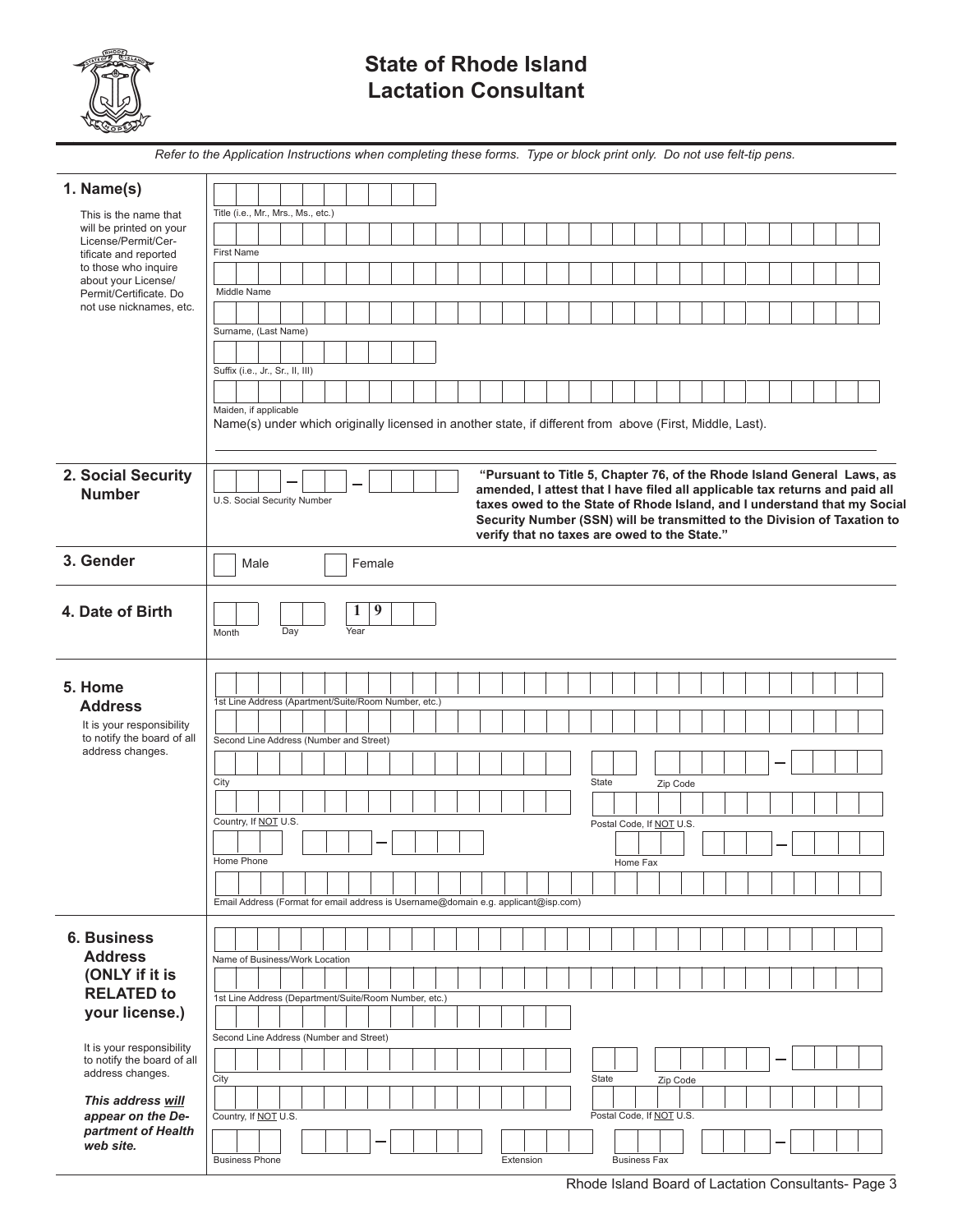|                                                                                                                                                                                                                                                        | <b>Applicant: Print your complete last name &gt;</b>                                                                                                                                                                                                                                                                                                                                                                                                                                                                                                                                                                                               |  |  |  |  |  |  |  |
|--------------------------------------------------------------------------------------------------------------------------------------------------------------------------------------------------------------------------------------------------------|----------------------------------------------------------------------------------------------------------------------------------------------------------------------------------------------------------------------------------------------------------------------------------------------------------------------------------------------------------------------------------------------------------------------------------------------------------------------------------------------------------------------------------------------------------------------------------------------------------------------------------------------------|--|--|--|--|--|--|--|
| 7. Preferred<br><b>Mailing</b><br><b>Address</b><br>Please check ONE                                                                                                                                                                                   | Please use my Home Address as my preferred mailing address<br>Please use my Business Address as my preferred mailing address                                                                                                                                                                                                                                                                                                                                                                                                                                                                                                                       |  |  |  |  |  |  |  |
| 8. Qualifying<br><b>Education</b><br>Please list the name<br>and information about<br>the school that you<br>attended that qualifies<br>you for this license.                                                                                          | Type of School (University, College, Technical School, etc.)<br>Name of School<br>Date Graduated:<br>Month<br>Year<br>Degree Received (Bachelor of Arts, Master of Science, Diploma, etc.)                                                                                                                                                                                                                                                                                                                                                                                                                                                         |  |  |  |  |  |  |  |
| 9. Other State<br>License(s)<br>Please answer the<br>question and list<br>state(s), if applicable                                                                                                                                                      | Have you ever held, or do you currently hold, a license in another state as a Lactation Consultant?<br>No<br>Yes<br>If the answer to this question is "yes", enter all other state licenses in Question 10 (below):                                                                                                                                                                                                                                                                                                                                                                                                                                |  |  |  |  |  |  |  |
| 10. Licensure<br>List all states or<br>countries in which<br>you are now, or ever<br>have been licensed<br>to practice your<br>profession.                                                                                                             | State/Country:<br>State/Country:<br>$\Box$ Active<br>$\Box$ Active<br>    Inactive<br>Inactive<br>$\Box$ Active<br>$\Box$ Inactive<br>Active<br><b>Inactive</b><br>$\Box$ Active<br><b>□</b> Active<br>$\Box$ Inactive<br>Inactive<br>YOU must send an "Interstate Verification Form" enclosed with this application to each state in which<br>you are, or ever have been, licensed/certified as a Lactation Consultant (Make copies as needed).                                                                                                                                                                                                   |  |  |  |  |  |  |  |
| 11. Criminal<br><b>Convictions</b><br>Respond to the<br>question at the top<br>of the section, then<br>list any criminal<br>conviction(s) in the<br>space provided.<br>If necessary, you<br>may continue on a<br>separate 81/2 x 11<br>sheet of paper. | Have you ever been convicted of a violation, plead Nolo Contendere, or<br>entered a plea bargain to any federal, state or local statute, regulation, or<br>No<br>Yes<br>ordinance or are any formal charges pending?<br>Abbreviation of State and Conviction <sup>1</sup> (e.g. CA - Illegal Possession of a Controlled Substance):<br>Month<br>Year                                                                                                                                                                                                                                                                                               |  |  |  |  |  |  |  |
| 12. Disciplinary<br><b>Questions</b><br>Check either Yes<br>or No for each<br>question.                                                                                                                                                                | Has any Health Professional license, certificate, registration, or permit you<br>1.<br>Yes<br>No<br>hold or have held, been disciplined or are formal charges pending?<br>Have you ever been denied a license, certificate, registration or permit in<br>2.<br>Yes<br>No<br>any state?<br>Note: If you answer "Yes" to any question, you are required to furnish complete details, including date, place, reason and<br>disposition of the matter. You may use the space below or, if needed, on a separate sheet of paper. Any applicant, whose<br>criminal records check reveals a conviction for any sexual offense, shall be denied a license. |  |  |  |  |  |  |  |
|                                                                                                                                                                                                                                                        |                                                                                                                                                                                                                                                                                                                                                                                                                                                                                                                                                                                                                                                    |  |  |  |  |  |  |  |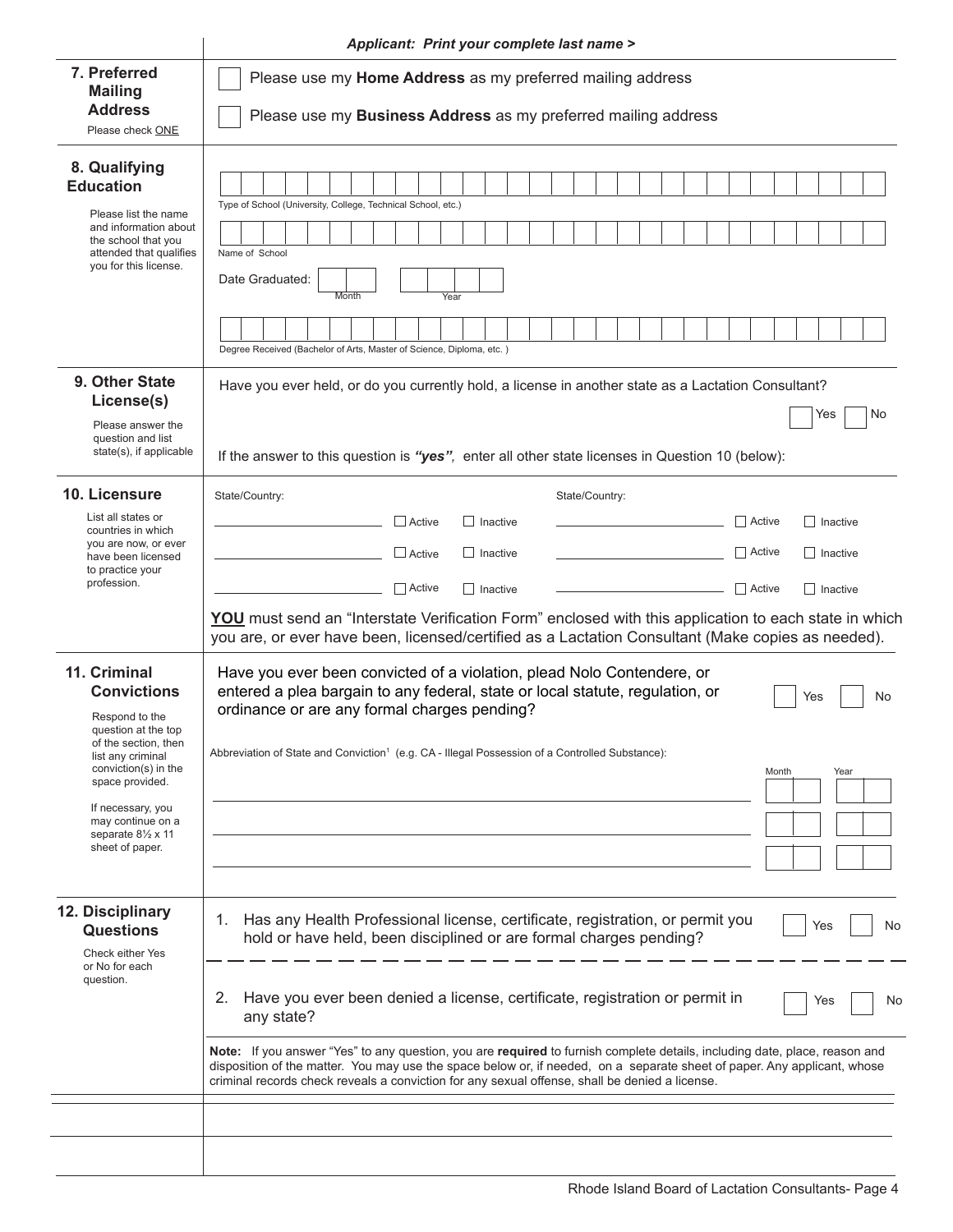#### **13. Affidavit of Applicant**

Complete this section and sign.

Make sure that you have completed all components accurately and completely.

I, \_\_\_\_\_\_\_\_\_\_\_\_\_\_\_\_\_\_\_\_\_\_\_\_\_\_\_\_\_\_\_\_\_\_\_\_, affirm that the information provided on my application form and documentation provided to support my application is true, accurate and unaltered. I acknowledge that pursuant to R.I.G.L. 11-18-1, knowingly making a false statement on my application form is punishable as a misdemeanor and that such an act shall constitue case for denial, suspension or revocation of my license/ permit to practice as an Electrologist Instructor in the State of Rhode Island.

I understand that this is a continuing application and that I have an affirmative duty to inform the Rhode Island Board of Lactation Consultants of any change in the answers to these questions after this application and this affidavit is signed.

Signature of Applicant **Example 20** Control of Signature (MM/DD/YY)